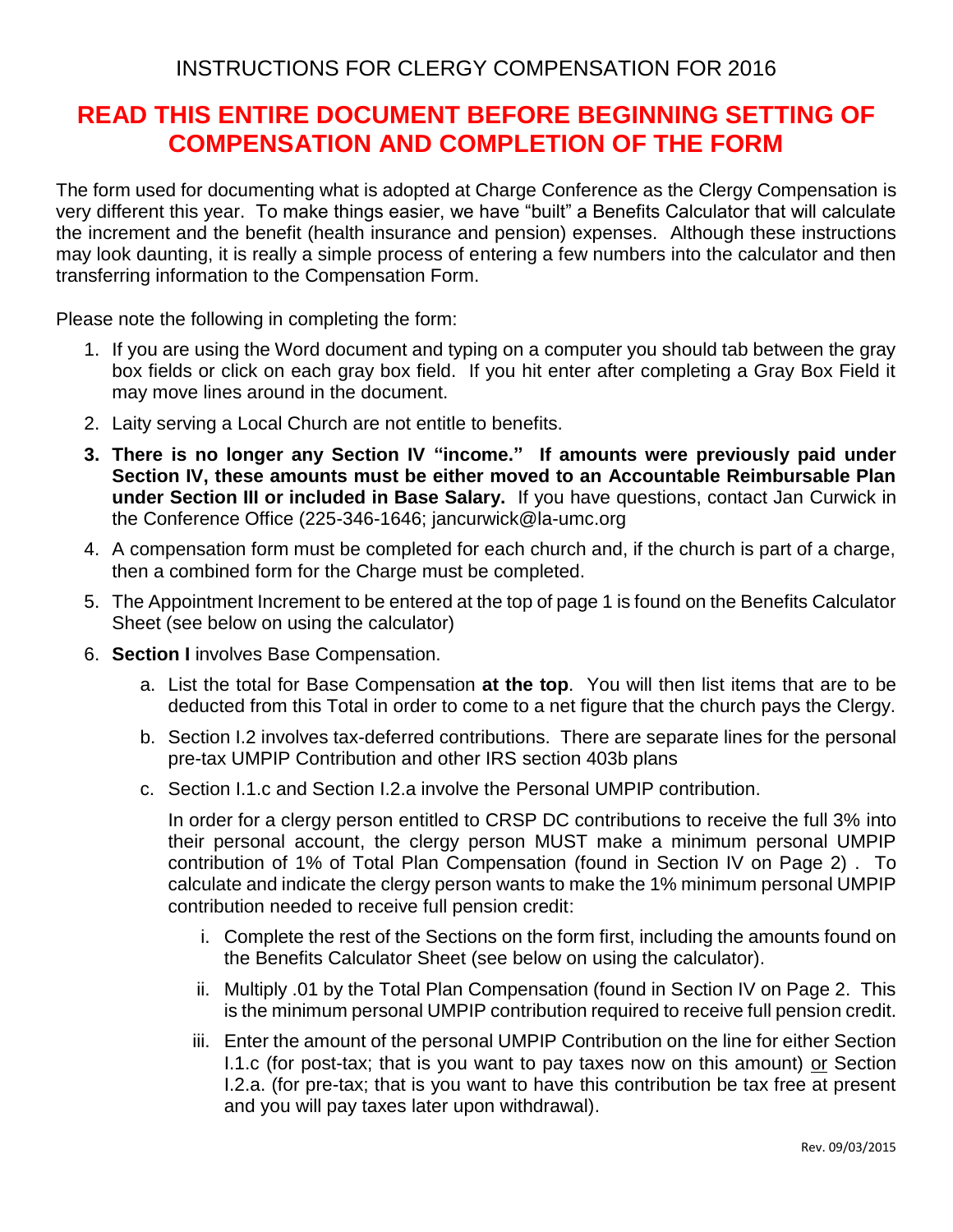iv. The benefits office will contact the pastor directly if additional paperwork is needed because of elections made.

**FOR CHURCHES ON A CHARGE**, use the charge form amount for Total Plan Compensation. The number you calculate for the UMPIP contribution should be entered in Section I on **both** the form for the charge **AND** the form for the lead church on the charge.

- d. Section I.3 involves salary reduction agreements. There are separate lines for HSA deductions (these are employee contributions, not the \$100 per month that the employer contributes with the Health Plan expense) and other cafeteria plan deductions.
- e. This year there is a line for Clergy to indicate a deduction for the **Minister's Emergency Fund**. This money is used to help clergy in the conference with pressing financial emergencies. The recommended amount is ½ of 1% of Base Salary. The money withheld is remitted to the Conference office on line 5030 of the Apportionment Remittance Form.
- f. You can only calculate the Net Paid to Clergy after you have completed the other Sections and enter the amount for any personal UMPIP contribution.
- 7. **Section II** involves housing expenses and housing exclusions.
	- a. A lay person serving in a local church **CANNOT** have Section II income.
- 8. At the bottom of Page 1, **Total Compensation** is found on the Benefits Calculator Sheet (see below on using the calculator)
- 9. **Section III** can only be used for Travel and Professional Expenses that are paid pursuant to an Accountable Plan. If figures are entered in this Section, an Accountable Reimbursable Plan must be in place already or one must be adopted at Charge Conference and this must be reflected in the Minutes of Charge Conference. On the Conference Web-site under the Finance Section there are plans available. Amounts paid to the Clergy person must be supported by either a mileage log or itemized receipts indicating business purpose as required by the adopted Accountable Plan and must be received prior to any payment. If you have questions, contact Jan Curwick in the Conference Office (225-346-1646; jancurwick@la-umc.org
- 10.**Section IV** is now Benefits Paid for the Clergy.

Use the Benefits Calculator to complete the information needed for any Charge Form and for Section IV. It will calculate all numbers needed for the Charge Form and benefits for all entities (health insurance and/or pension). If a clergy person wishes to waive pension you still run the benefits calculator. Then see Special Situation 1 below.

- i. The **Benefits Calculator** is found on the front page of the Conference web-site [\(http://www.la-umc.org\)](http://www.la-umc.org/).
	- 1. IMPORTANT Once you have entered information and the calculator has calculated the values **PRINT OUT THE FORM. It must be attached to the Compensation Form.**
	- 2. There are three different calculators. Use the one that is specific to the clergy person's situation.

## **a. Single Appointment**

The clergy person has only one appointment to only one entity (a church or an extension ministry position)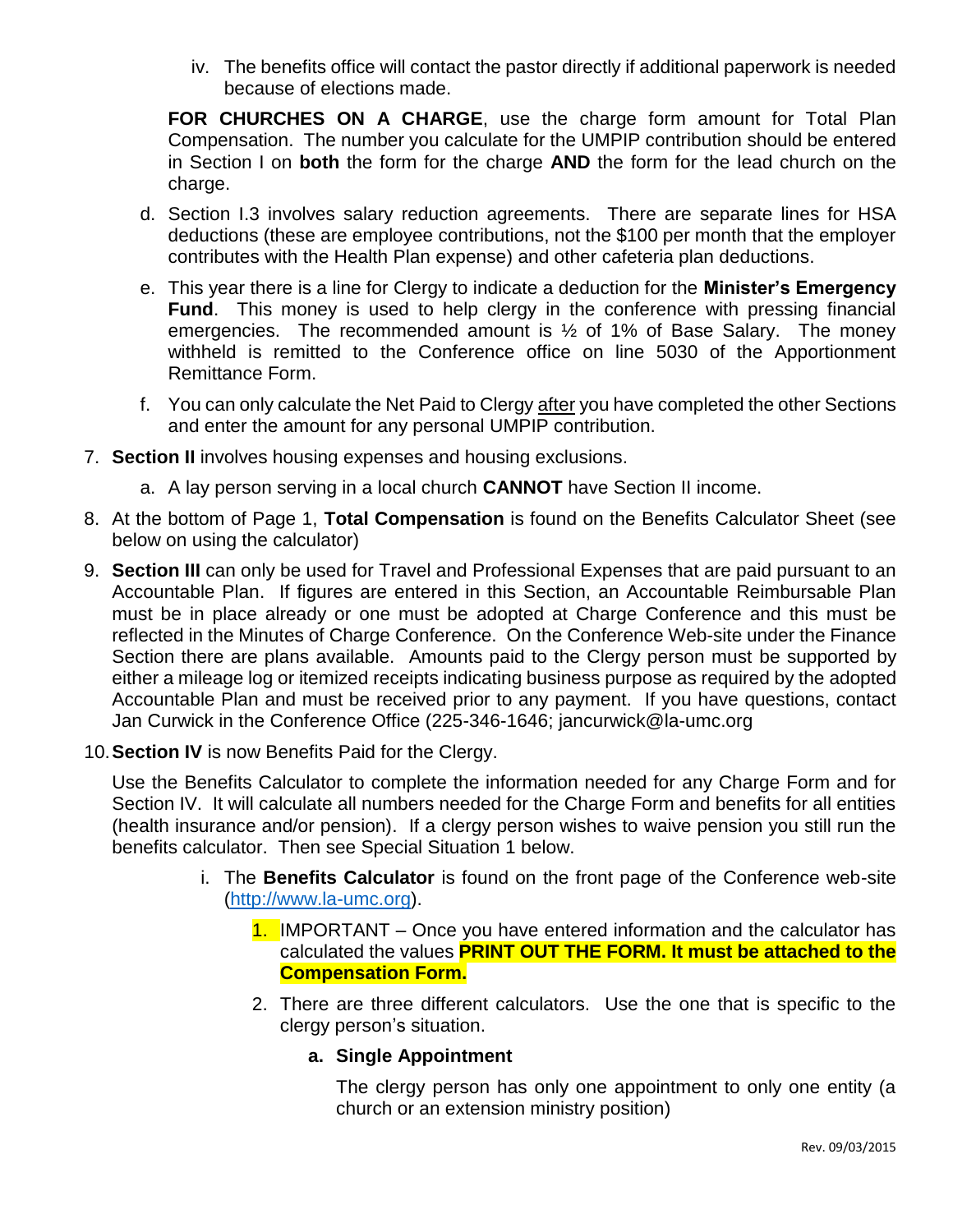## **b. Single Charge**

The clergy person has only one appointment to a charge consisting of one to four churches.

## **c. Dual Appointment**

The clergy person has a dual appointment situation whereby the clergy person is appointed to either two different churches who are not on a charge with each other, a charge and a church not on that charge, two charges, or any of those combinations and an extension ministry position.

- **3. For a Single Charge or Dual appointment situation, you must have all the individual entity information from Section I and Section II of the forms for each entity part of the charge or dual appointment situation to proceed. It WILL NOT WORK if you do not have all this information.**
- 4. The church id number is found on the church's apportionment bill or can be found by contacting your district office.
- 5. Entering Total I this is the amount at the top of Section I (Total Base Compensation).
- 6. Entering Total II this is the amount at the bottom of Section II (Total Housing). If there is nothing in Total II enter 0.
- 7. For a Single Charge situation, there are boxes shown for Total 1 and Total Ii for 2 churches; however, if you enter a third or fourth church name, a box to enter Total I and Total 2 for these churches will appear.
- 8. The Calculator will "do its thing" and list the rest of the amounts. Enter zeros is a zero is shown. If a Charge is involved, there will be amounts for each church on the charge AND for the total charge. For Dual Appointments there are separate amounts listed for different churches and if a charge is part of a Dual Appointment for the Charge.
	- a. Enter the Total Compensation at the bottom of Page 1 of the Compensation Form.
	- b. Enter the Total Plan Compensation in Section IV of the Compensation Form.
	- c. Enter the amounts listed on the next six lines on Lines 14, line 15, Line 16 and Line 17, Line 18 and Line 20 of the Compensation Form.
	- d. Enter the Total IV at the bottom of Section IV on the Compensation Form.
- 11.The Grand Total Base Compensation, Utilities/Housing, Expenses & Benefits is calculated by adding the totals from the top of Section I, and the bottoms of Sections II, III and IV. List that amount on the Compensation Form.
- 12.List any and all Grants the church/entity will receive to pay any portions of the compensation/benefits on the form. This includes salary support from new Church Starts/Revitalization and District Funds.
- 13.The form must be signed and dated on **both** pages.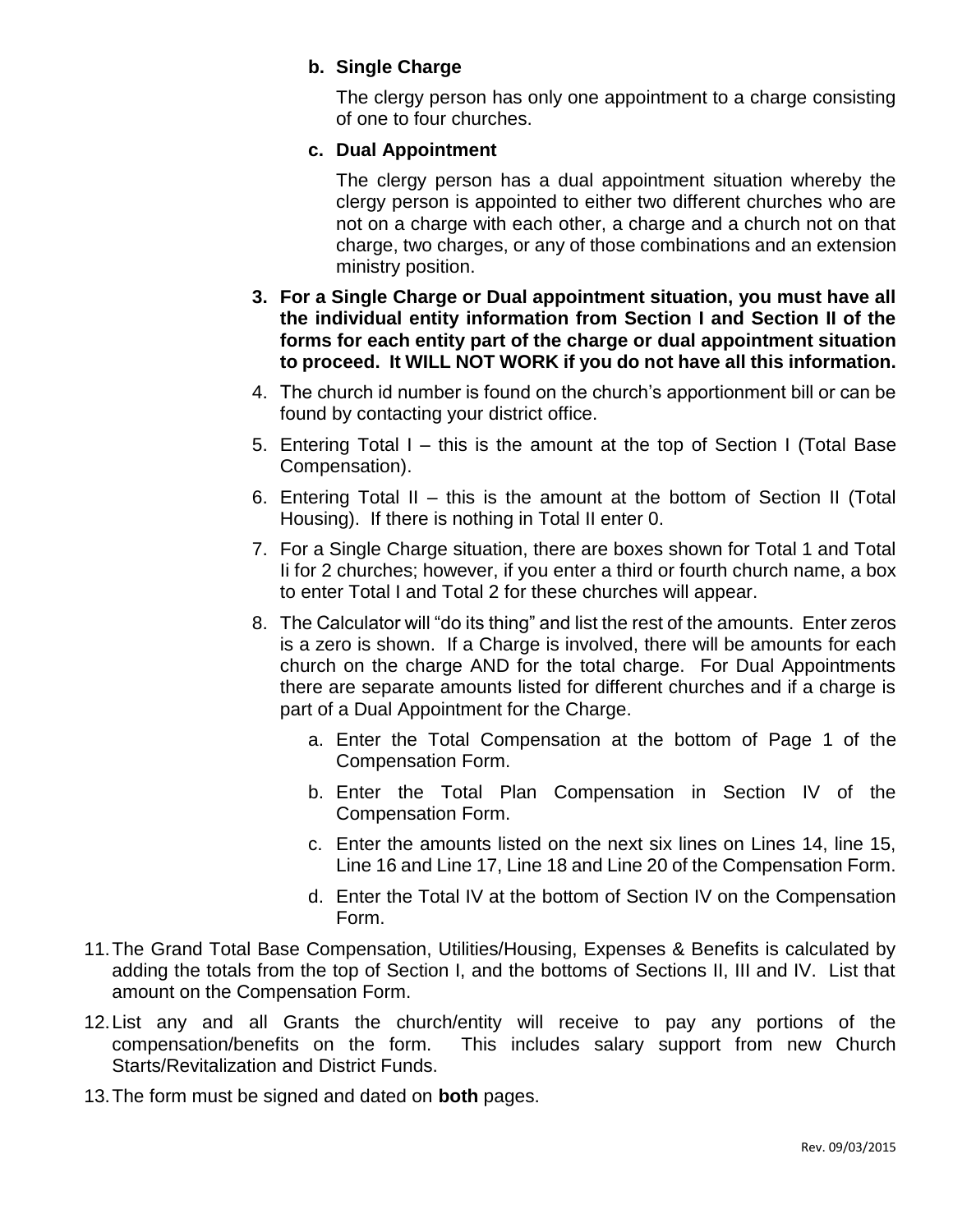There are a few **Special Situations** regarding (1) Clergy who waive pension; (2) Retired Clergy serving churches/extension ministries (3) Charge wants to divide the Health Insurance on a basis different than according to % of total compensation; and (4) Clergy who are currently on the Conference Health Pan, who have a <sup>3</sup>/4 increment and whose church/charge/extension ministry wishes to pay the premium for this coverage.

- 1. Clergy who waive pension
	- a. If a clergy person has or wants to waive pension benefits for 2016 there **MUST** be a signed and notarized waiver on file with the Benefits Office of the Conference before pension can be waived. To verify that a form is on file for the type of pension involved contact your district office. If a clergy person has waived one type of pension and because of an increment change is now eligible for a different type of pension, then a waiver for the new type of pension eligibility **must** be executed.
	- b. If a proper waiver form is not on file, contact Theresa Stevens at the Conference Benefits Office (225-346-1646; [benefits@la-umc.org\)](mailto:benefits@la-umc.org) regarding the proper waiver document to execute, which must be done (with notarization) before the compensation form is finalized.
	- c. Even if properly waived, the Benefits Calculator must still be run, printed and attached to the Compensation Form because some of the information from the Benefits Calculator sheet will be entered on the Compensation Form. Regardless of what the Benefits Calculator shows, if pension is properly waived, e**nter 0.00 on the Compensation Form for pension (lines 15, 16, 17, 18 and 20).**
- 2. Retired Clergy serving the Local Church or Extension Ministry
	- a. If a clergyperson is serving the local church in a retired relationship, then he/she is not entitled to pension contributions. However, The Benefits Calculator must still be run, printed and attached to the Compensation Form because some of the information form the Benefits Calculator sheet will be entered on the form. **Enter 0.00 on the Compensation Form for any type of pension (lines 15, 16, 17, 18 and 20).**
	- b. If a clergyperson is serving a local church in a retired relationship and the increment is FT, then the health insurance premium calculated by the Benefits Calculator must be entered on the Compensation Form as shown on the Benefits Calculator Sheet and must be paid by the church/charge/entity. The clergyperson must be on the active plan of health insurance (this is a Medicare Rule, not a conference rule).
		- i. If a clergyperson is serving a local church in a retired relationship and the increment is  $\frac{1}{4}$ ,  $\frac{1}{2}$ , or  $\frac{3}{4}$ , AND
			- 1. The church **does not** wish to pay the retired rate for the clergy person, then **enter 0.00 on line 14 of the Compensation Form**.
			- 2. The church wants to pay the retired rate for the clergy person, then note this by handwriting this fact on the Benefits Calculator Sheet and **enter \$3,180 for single rate or \$6,360 for clergy and spouse retired rate on line 14 of the Compensation Form.** These amounts are estimated and will be adjusted if the Conference Board of Pensions adopts different rates at their October meeting.
			- 3. If there are questions, contact Jan Curwick in the Conference Office (225- 346-1646; [jancurwick@la-umc.org\)](mailto:jancurwick@la-umc.org)